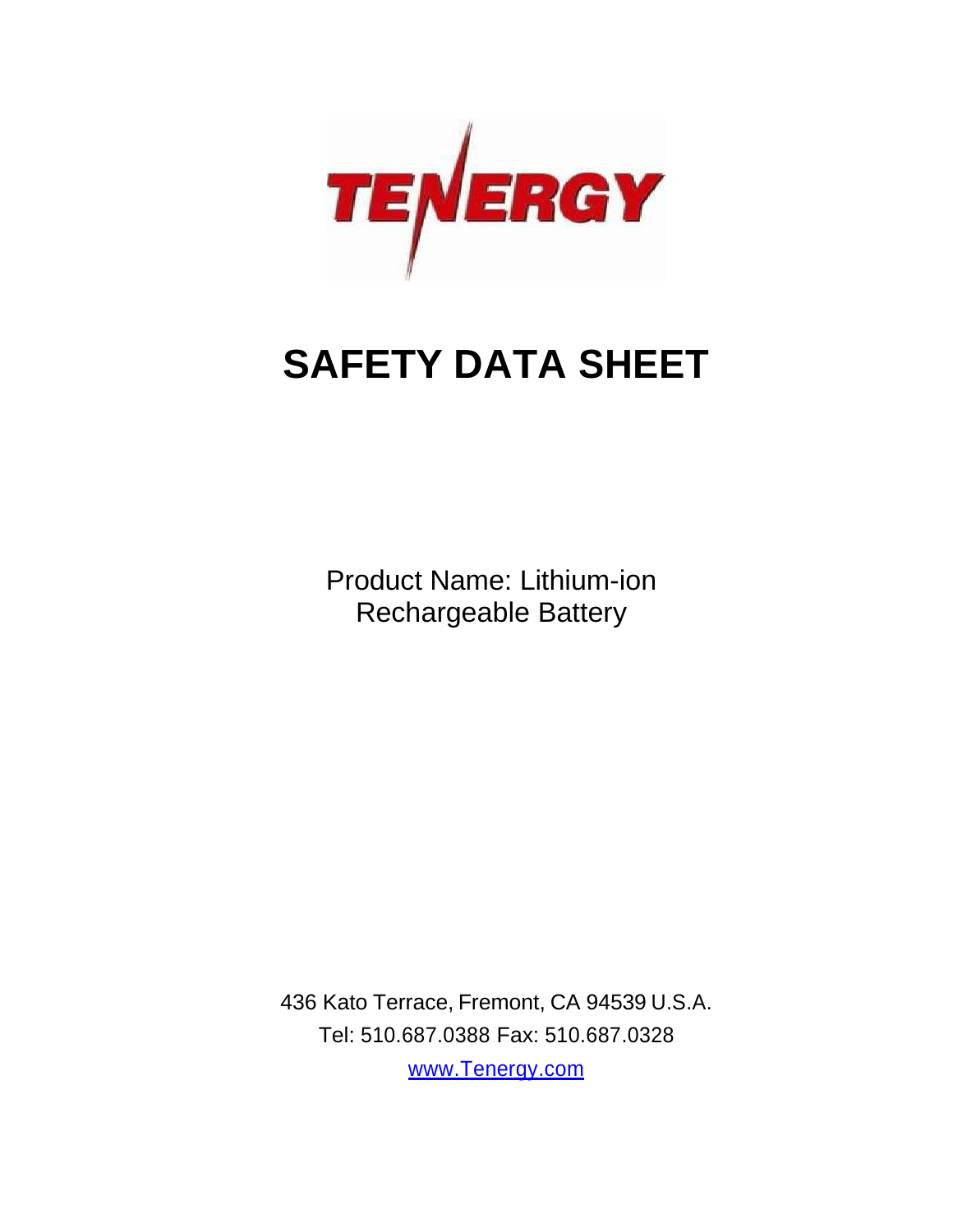

436 Kato Terrace Fremont, CA 94539 Tel: 510.687.0388 Fax: 510.687.0328 www.Tenergy.com email: sales@tenergy.com

## **Lithium-ion Battery**

## **Section 1 – Chemical Product and Company Identification**

| <b>Chemical product identification</b> |                                             |  |
|----------------------------------------|---------------------------------------------|--|
| <b>Product Name:</b>                   | <b>Lithium-ion Battery</b>                  |  |
| Product Code:                          | None                                        |  |
| Restrictions on use:                   | N/A                                         |  |
| <b>Company identification</b>          |                                             |  |
| Company:                               | <b>Tenergy Corporation</b>                  |  |
| Address:                               | 436 Kato Terrace, Fremont, CA, United State |  |
| Post code:                             | 94539                                       |  |
| E-mail:                                | sales@Tenergy.com                           |  |
| Telephone:                             | 510-687-0388                                |  |
| Fax:                                   | 510-687-0328                                |  |

## **Section 2 – Hazards Identification**

**Emergency overview:** Not considered dangerous as manufactured. If battery is damaged, exposure to product components may cause eye, skin, and respiratory tract irritation. Combustion products from a fire involving batteries may be harmful.

**Classification according to GHS:** Not a dangerous substance according to GHS.

#### **Potential Health Effects**

| Eyes and skin: | None anticipated under normal product use and handling<br>conditions. If battery is damaged, exposure may cause severe<br>irritation or burns.                                                                             |
|----------------|----------------------------------------------------------------------------------------------------------------------------------------------------------------------------------------------------------------------------|
| Injection:     | Not considered a likely route of exposure under normal product<br>use and handling conditions. Ingestion of material from a<br>damaged battery may cause serious burns to mouth, esophagus,<br>and gastrointestinal tract. |
| Inhalation:    | None anticipated under normal product use and handling<br>conditions. If battery is damaged, exposure to vapors or mist may<br>cause respiratory irritation.                                                               |

#### **HMIS Ratings:**

| Health:                 |                                                                                                    |
|-------------------------|----------------------------------------------------------------------------------------------------|
| Fire:                   |                                                                                                    |
| <b>HMIS Reactivity:</b> |                                                                                                    |
|                         | The sud Oxeler A publicated attacks. A produced a A section of the control of all products because |

**Hazard Scale: 0=minimal 1=slight 2=moderate 3=serious 4=severe \*=chronic hazard**

Emergency overview: In case of accident or if you feel unwell, seek medical advice immediately. See Section 4 for more information.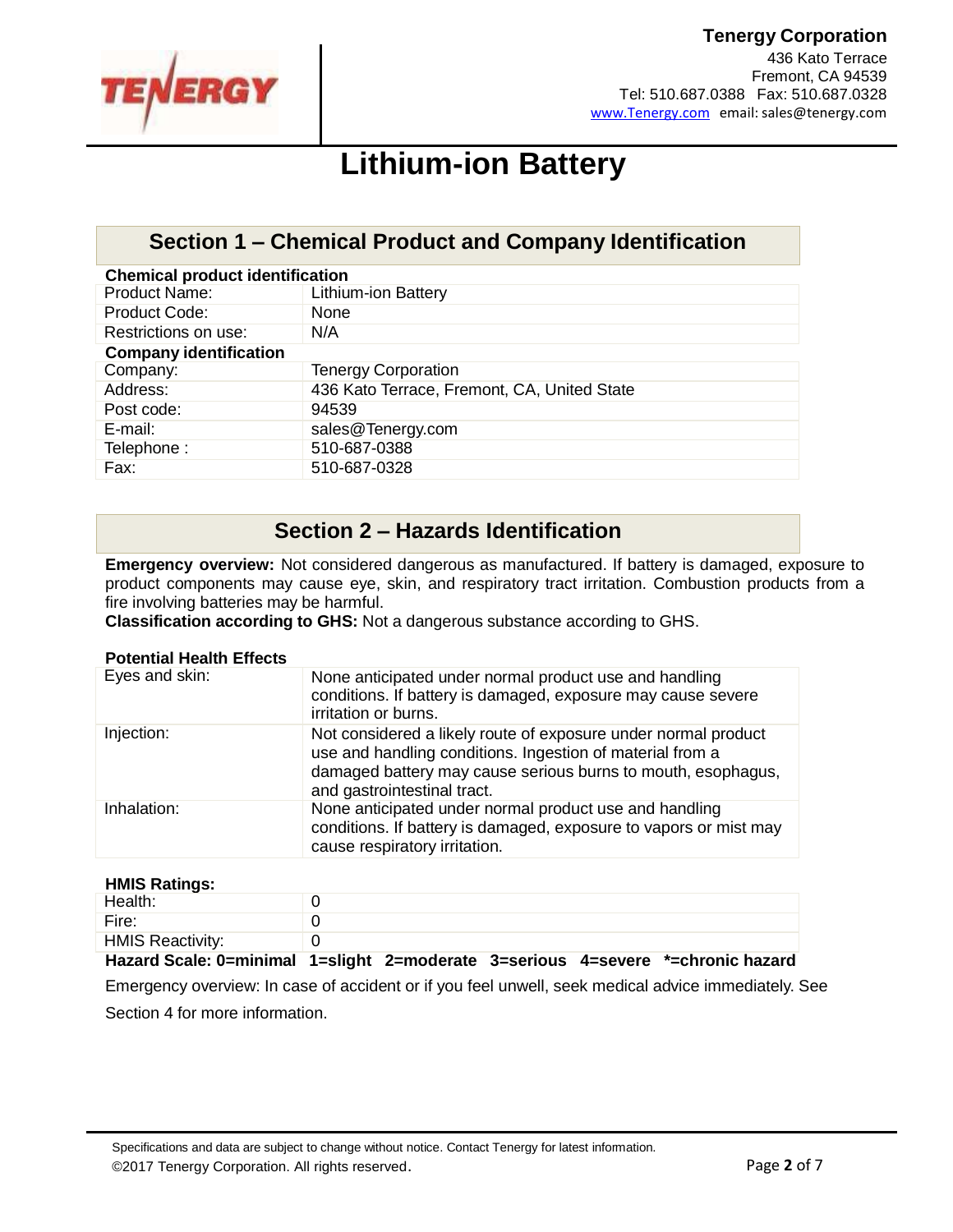

436 Kato Terrace Fremont, CA 94539 Tel: 510.687.0388 Fax: 510.687.0328 www.Tenergy.com email: sales@tenergy.com

## **Section 3 – Composition, Information on Ingredients**

#### **Chemical characterization: Mixture**

| <b>Chemicals</b>                 | <b>Composition (% by weight)</b> | <b>CAS NUMBER</b> |
|----------------------------------|----------------------------------|-------------------|
| Lithium Metal Oxide (Co, Mn, Ni) | 37%                              | 12190-79-3        |
| Graphite powder                  | 23%                              | 7782-42-5         |
| Polypropylene                    | 4%                               | 9003-07-0         |
| Electrolyte                      | 13%                              | 21324-40-3        |
| Polyethylene                     | 0.8%                             | 9002-88-4         |
| Copper                           | 7%                               | 7440-50-8         |
| Aluminium                        | 8%                               | 7429-90-5         |
| Polyvinylidene fluoride          | 0.9%                             | 24937-79-9        |
| Silicon                          | 1.4%                             | 7440-21-3         |
| EpoxyResin                       | 1.6%                             | 38891-59-7        |
| <b>PVC</b>                       | 0.4%                             | 9002-86-2         |
| <b>Nickel</b>                    | 2.5%                             | 7440-02-0         |
| Gold                             | 0.3%                             | 7440-57-5         |
| Tin                              | 0.1%                             | 7440-31-5         |

## **Section 4 – First Aid Measures**

#### **First Aid: Eyes**

Flush eyes with lukewarm water for at least 30 minutes while holding the eyelids open. Seek immediate medical care.

#### **First Aid: Skin**

Remove contaminated clothing, shoes and leather goods. Flush with water for at least 30 minutes. Seek medical attention if symptoms persist.

#### **First Aid: Ingestion**

Never give anything by mouth if victim is unconscious. Rinse mouth thoroughly water. Do not induce vomiting. Seek immediate medical attention.

#### **First Aid: Inhalation**

Remove person to fresh air away from source of contamination.

## **Section 5 – Fire Fighting Measures**

#### **General Fire Hazards**

See section 9 for flammability properties. Battery cells may rupture when exposed to excessive heat.

#### **Hazardous Combustion Products**

May release toxic fumes if burned or exposed to fire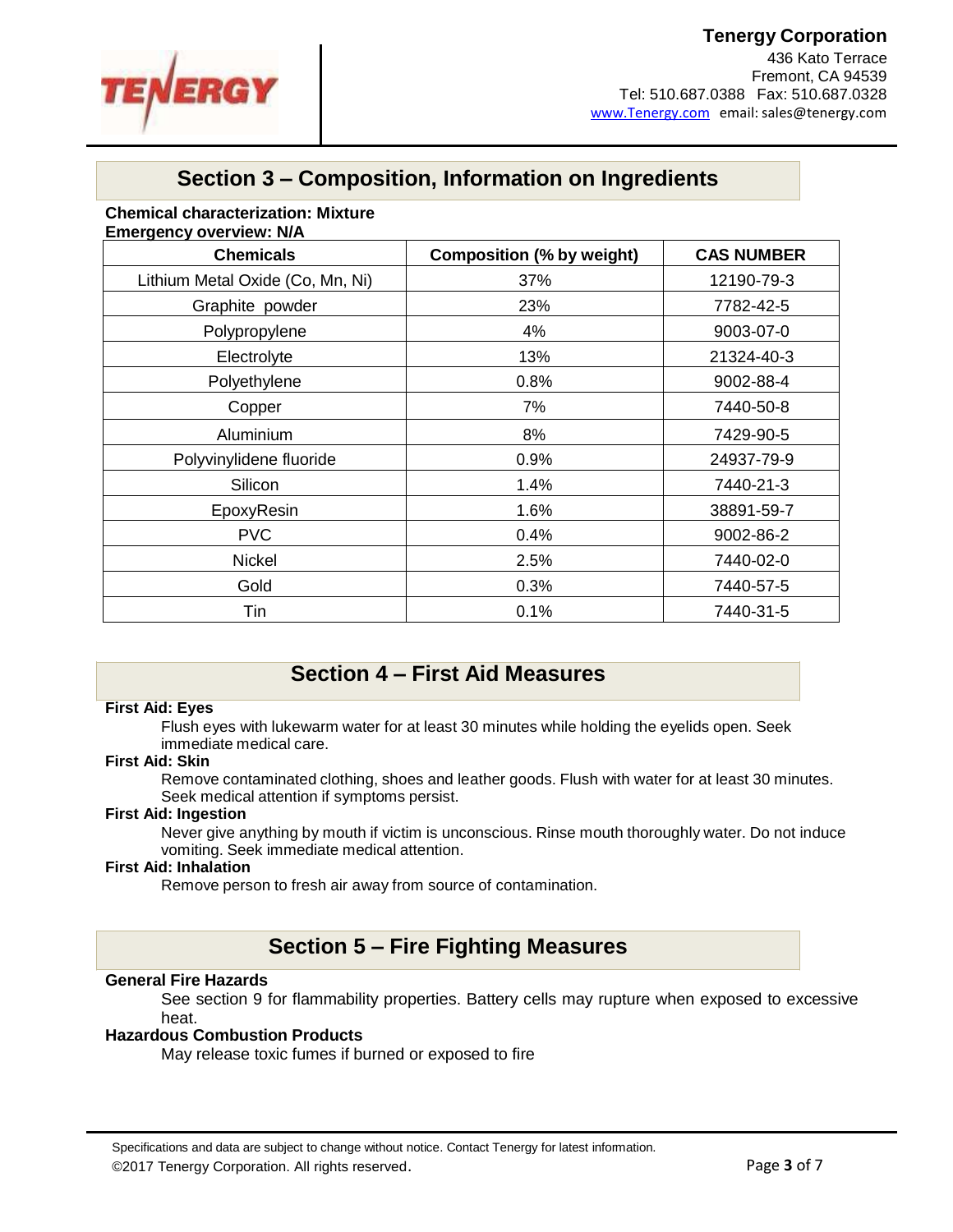

#### **Suitable extinguishing agent:**

Use extinguishing agent suitable for local conditions and the surrounding environment. Such as  $\text{div}$  powder,  $CO<sub>2</sub>$ . For damaged or ruptured cells, use Class D extinguisher or other appropriate agent. Class C fire extinguishers should be used to extinguish electrical fires. Do not use water to extinguish electrical or ruptured cell related fires.

#### **Specific Hazards arising from the chemical:**

Special hazards arising from the substance or mixture.

Battery may burst and release hazardous decomposition products when exposed to a fire situation. When damaged or abused(e.g. mechanical damage or electrical overcharging); may burn rapidly with flare-burning effect; may ignite other batteries in clothes proximity.

#### **Fire-fighting measures and protection for fire-fighters:**

Protective equipment: wear self-contained respirator. Wear fully protective impervious suit.

## **Section 6 – Accidental Release Measures**

#### **Containment Procedures:**

Stop the flow of material, if this is without risk

#### **Clean-up Procedures:**

Absorb spill with inert material. Shovel material into appropriate container for disposal. Clean spill area with detergent and water; collect wash water for proper disposal.

#### **Evacuation Procedures**

Isolate area. Keep unnecessary personnel away.

#### **Special Procedures**

Avoid skin contact with the spilled material.

#### **Emergency procedures:**

Remove ignition sources, evacuate area. Sweep up using a method that does not generate dust. Collect as much of the spilled material as possible, placed the spilled material into a suitable disposal container. Keep spilled material out of sewers, ditches and bodies of water.

#### **Environmental precautions:**

Do not allow material to be released to the environment without proper governmental permits.

#### **Methods and materials for containment and cleaning up:**

All waste must refer to the United Nations, the national and local regulations for disposal.

See Section 7 for information on safe handling.

See Section 8 for information on personal protection equipment.

See Section 13 for disposal information.

## **Section 7 – Handling and Storage**

#### **Handling Procedures**

Avoid damaging or rupturing battery.

#### **Storage Procedures**

Store in a dry location at room temperature. Avoid extreme heat or fire. Keep out of reach of children.

## **Section 8 – Exposure Controls, Personal Protection**

#### **A: Component Exposure Limits**

ACGIH, OSHA, and NIOSH have not developed exposure limits for any of this product's components.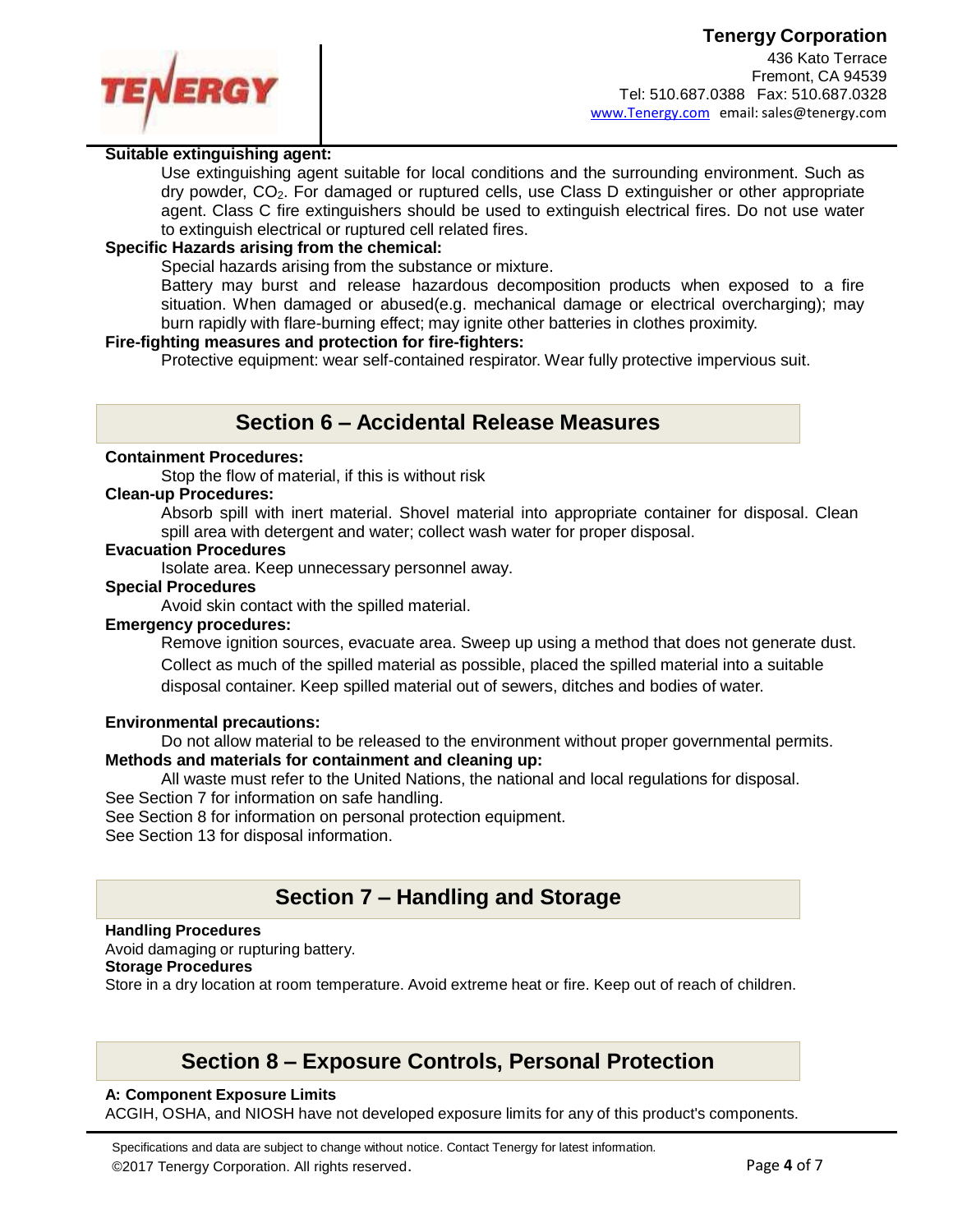

436 Kato Terrace Fremont, CA 94539 Tel: 510.687.0388 Fax: 510.687.0328 www.Tenergy.com email: sales@tenergy.com

**Engineering Controls** Not necessary under normal product use conditions. **PERSONAL PROTECTIVE EQUIPMENT Personal Protective Equipment**: **Eyes/Face** Not necessary under normal product use conditions. Wear safety glasses if handling a damaged battery. **Personal Protective Equipment: Skin** Not necessary under normal product use conditions. Wear neoprene or natural rubber gloves when handling a damaged battery. **Personal Protective Equipment: Respiratory** Not necessary under normal product use conditions. **Personal Protective Equipment: General** Eyewash fountains and emergency showers are required.

## **Section 9 – Physical and Chemical Properties**

#### **Information on basic physical and chemical properties General information**

| Appearance: Various shaped battery | Specific Gravity: NA   |
|------------------------------------|------------------------|
| Odor: None                         | Evaporation Rate: NA   |
| <b>Physical State: Solid</b>       | VOC: NA                |
| pH: NA                             | Octanol/H2O Coeff.: N  |
| Vapor Pressure: NA                 | Flash Point: NA        |
| Vapor Density: NA                  | Flash Point Method: N. |
| Boiling Point: NA                  | Upper Flammability Li  |
| Melting Point: NA                  | Lower Flammability Li  |
| Solubility (H2O): Insoluble        | Burning Rate: NA       |
| Auto Ignition: NA                  |                        |

O Coeff.: NA Method: NA mability Limit (UFL): NA nmability Limit (LFL): NA

## **Section 10 – Stability and Reactivity**

**Chemical Stability**: This is a stable material. **Chemical Stability: Conditions to Avoid** Avoid exposure to elevated temperatures and fire. **Incompatibility** Not Available. **Hazardous Decomposition** May release toxic fumes if burned or exposed to fire. **Possibility of Hazardous Reactions** Not Available.

## **Section 11 – Toxicological Information**

#### Organic Electrolyte

・Acute toxicity: LD50, oral - Rat 2,000mg/kg or more

Specifications and data are subject to change without notice. Contact Tenergy for latest information. ©2017 Tenergy Corporation. All rights reserved. Page **5** of 7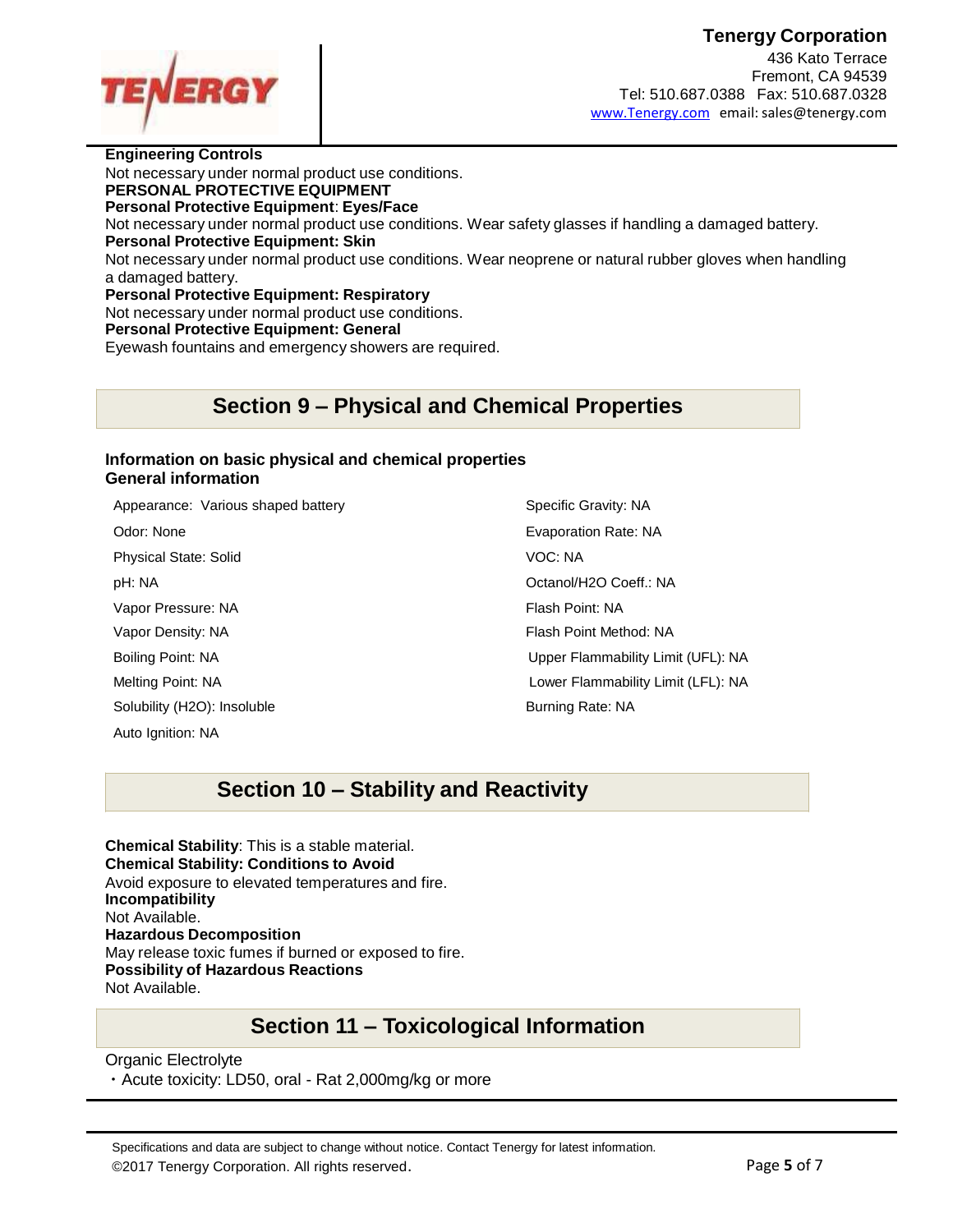

・Irritating nature: Irritative to skin and eye

## **Section 12 – Ecological Information**

#### **Persistence/degradability:**

Since a battery cell and the internal materials remain in the environment, do not bury or throw out into the environment.

## **Section 13 – Disposal Considerations**

Recommended methods for safe and environmentally preferred disposal:

#### **Product (waste from residues)**

Specified collection or disposal of lithium ion battery is required by the law like as "battery control law" in several nations. Collection or recycle of the battery is mainly imposed on battery's manufacturer or importer in the nations recycle is required.

#### **Contaminated packaging**

Neither a container nor packing is contaminated during normal use. When internal materials leaked from a battery cell contaminates, dispose as industrial wastes subject to special control.

## **Section 14 – Transport Information**

According to PACKING INSTRUCTION 967 of IATA DGR 58th Edition for transportation, the special provision 188 of IMDG (incl Amdt 35-10). The batteries should be securely packed and protected against short-circuits. Examine whether the package of the containers are integrate and tighten closed before transport. Take in a cargo of them without falling, dropping, and breakage. Prevent collapse of cargo piles. Don't put the goods together with oxidizer and chief food chemicals. The transport vehicle and ship must be cleaned and sterilized otherwise it is not allowed to assemble articles. During transport, the vehicle should prevent exposure, rain and high temperature. For stopovers, the vehicle should be away from fire and heat sources. When transported by sea, the assemble place should keep away from bedroom and kitchen, and isolated from the engine room, power and fire source. Under the condition of Road Transportation, the driver should drive in accordance with regulated route, don't stop over in the residential area and congested area. Forbid to use wooden, cement for bulk transport.

| (a) UN Number                                                       | 3480 & 3481                                                                                                                                                                         |
|---------------------------------------------------------------------|-------------------------------------------------------------------------------------------------------------------------------------------------------------------------------------|
| (b) UN Proper Shipping Name                                         | LITHIUM ION BATTERIES (including lithium ion Cylindrical batteries)<br>or LITHIUM ION BATTERIES CONTAINED IN EQUIPMENT or<br>LITHIUM ION BATTERIES PACKED WITH EQUIPMENT (including |
|                                                                     | lithium ion Cylindrical batteries)                                                                                                                                                  |
| (c) Transport hazard class(es)                                      | 9                                                                                                                                                                                   |
| (d) Packing group (if applicable)                                   | Ш                                                                                                                                                                                   |
| (e) Marine pollutant (Yes/No)                                       | None                                                                                                                                                                                |
| (f) Transport in bulk (according to<br>Annex II of MARPOL 73/78 and | No information available                                                                                                                                                            |
| the IBC Code)                                                       |                                                                                                                                                                                     |
| (g) Special precautions                                             | No information available                                                                                                                                                            |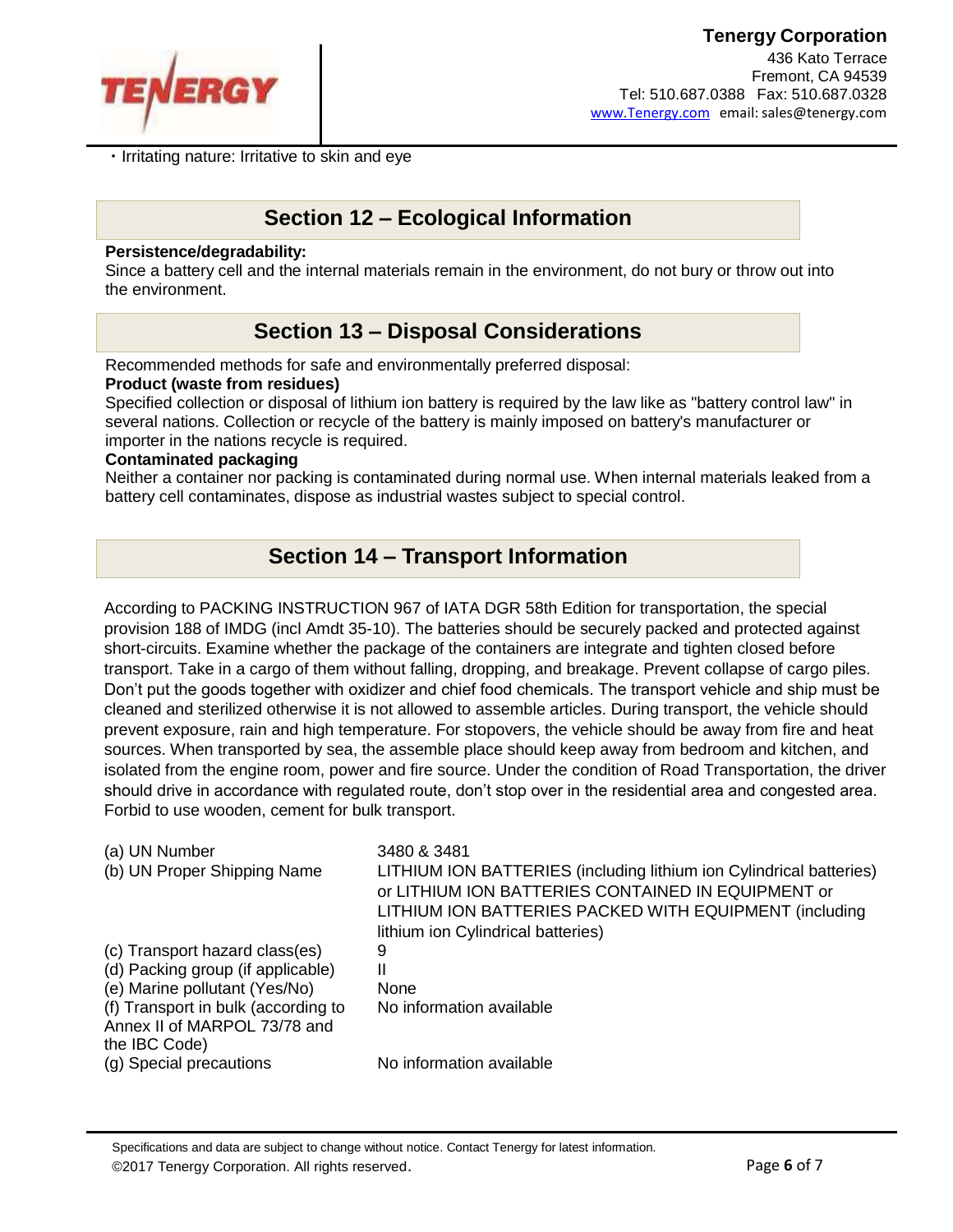

| (h) Organizations governing the transport of lithium batteries |                  |              |                          |
|----------------------------------------------------------------|------------------|--------------|--------------------------|
| Area                                                           | Method           | Organization | <b>Special Provision</b> |
| U.S.A                                                          | Air, Rail, Road, | DOT          | 49 CFR Section           |
|                                                                | Marine           |              | 173.185                  |

## **Section 15 – Regulatory Information**

*Safety, health and environmental regulations specific for the product in question:*

| <b>USA</b><br>CAS No.<br><b>TSCA</b> |            | EU            | Japan       | Korea      | China        | Canada     |
|--------------------------------------|------------|---------------|-------------|------------|--------------|------------|
|                                      |            | <b>EINECS</b> | <b>ENCS</b> | <b>ECL</b> | <b>IECSC</b> | <b>DSL</b> |
| 7782-42-5                            | Listed     | Listed        | Not listed  | Listed     | Listed       | Listed     |
| 21324-40-3                           | Not listed | Listed        | Listed      | Listed     | Listed       | Not listed |
| 9002-88-4                            | Listed     | Listed        | Listed      | Listed     | Listed       | Listed     |
| 7440-50-8                            | Not listed | Listed        | Listed      | Listed     | Listed       | Not listed |
| 7440-02-0                            | Not listed | Listed        | Listed      | Listed     | Listed       | Not listed |
| 24937-79-9                           | Listed     | Not listed    | Listed      | Listed     | Listed       | Listed     |
| $9003 - 07 - 0$                      | Listed     | Listed        | Listed      | Listed     | Listed       | Listed     |
| 7429-90-5                            | Listed     | Listed        | Listed      | Listed     | Listed       | Listed     |
| 7440-21-3                            | Listed     | Listed        | Listed      | Listed     | Listed       | Not listed |
| 38891-59-7                           | Not listed | Not listed    | Listed      | Listed     | Not listed   | Not listed |
| $9002 - 86 - 2$                      | Listed     | Not listed    | Listed      | Listed     | Listed       | Not listed |
| 7440-57-5                            | Listed     | Listed        | Listed      | Listed     | Listed       | Not listed |
| 7440-31-5                            | Listed     | Not listed    | Listed      | Listed     | Listed       | Not listed |

## **Section 16 – Additional Information**

| <b>Revision Information:</b><br>Date of this revision: 01/26/2017                                           |                                                                        |  |
|-------------------------------------------------------------------------------------------------------------|------------------------------------------------------------------------|--|
| <b>Training advice:</b>                                                                                     |                                                                        |  |
| Provide adequate information, instruction and training for operators.<br><b>Abbreviations and acronyms:</b> |                                                                        |  |
| GHS:                                                                                                        | Globally Harmonized System of Classification Labeling of<br>Chemicals. |  |
| CAS:                                                                                                        | Chemical Abstracts Service registration number.                        |  |
| NIOSH:                                                                                                      | US National Institute for Occupational Safety and Health               |  |
| OSHA:                                                                                                       | US Occupational Safety and Health                                      |  |
| LD50:                                                                                                       | Lethal Dose, 50 percent kill                                           |  |
| <b>ITAT</b>                                                                                                 | <b>International Air Transport Association</b>                         |  |
| IMDG:                                                                                                       | <b>International Maritime Dangerous Goods</b>                          |  |
| TSCA:                                                                                                       | <b>Toxic Substances Control Act,</b>                                   |  |
| IECSC:                                                                                                      | Inventory of existing chemical substances in China                     |  |